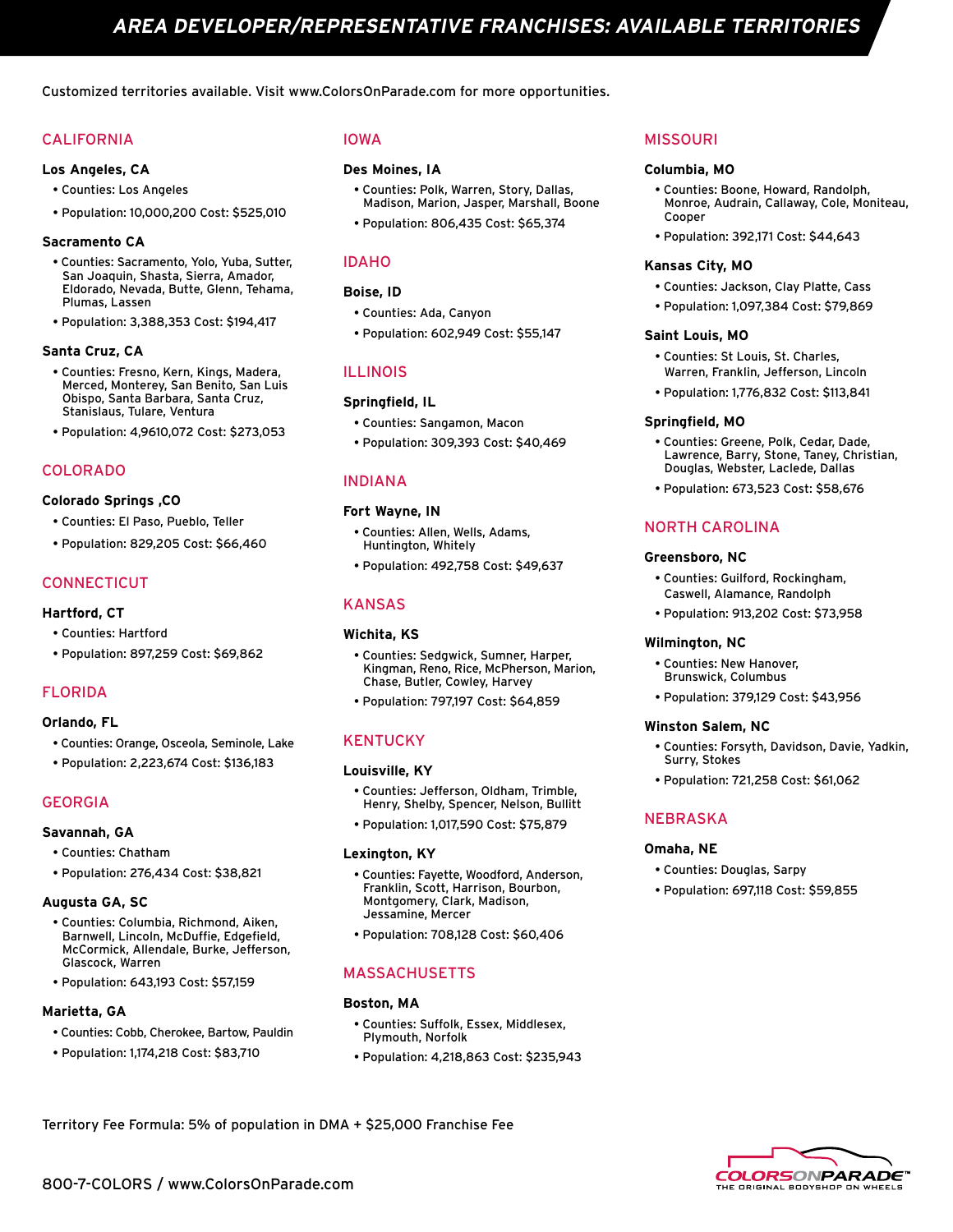# NEW JERSEY

#### **Newark, NJ**

- Counties: Essex, Hudson, Union, Passaic, Morris
- Population: 2,984,906 Cost: \$174,245

#### **Trenton, NJ**

- Counties: Mercer, Monmouth, Ocean, Hunterdon, Somerset, Middlesex
- Population: 2,855,955 Cost: \$167,797

## NEVADA

#### **Las Vegas, NV**

- Counties: Clark
- Population: 2,000,759 Cost: \$125,037

# NEW YORK

#### **Syracuse, NY**

- Counties: Onondaga, Madison, Cayuga
- Population: 618,786 Cost: \$55,939

#### **Buffalo, NY**

- Counties: Erie, Niagra
- Population: 1,134,210 Cost: \$81,710

## OHIO

#### **Cincinnati, OH**

- Counties: Hamilton, Boone, KY, Kenton, KY, Campbell, KY, Clermont, Warren, Butler
- Population: 1,964,888 Cost: \$123,244

#### **Cleveland, OH**

- Counties: Cuyahoga, Lorain, Medina, Summit, Portage, Geauga, Lake
- Population: 2,765,797 Cost: \$163,289

#### **Columbus, OH**

- Counties: Franklin, Delaware, Licking, Fairfield, Pickaway
- Population: 1,748,008 Cost: \$112,400

#### **Dayton, OH**

- Counties: Montgomery, Greene
- Population: 697,912 Cost: \$59,895

# OREGON

# **Eugene, OR**

- Counties: Lane
- Population: 354,542 Cost: \$42,727

## PENNSYLVANIA

#### **Pittsburgh, PA**

- Counties: Allegheny, Washington, Beaver, Butler, Armstrong, Westmoreland, Greene, Fayette
- Population: 2,398,818 Cost: \$144,940

#### RHODE ISLAND

### **Providence, RI**

- Counties: Providence, Bristol, Kent, Washington, Newport
- Population: 1,050,293 Cost: \$77,514

# SOUTH CAROLINA

#### **Greenville, SC**

- Counties: Greenville, Spartanburg, Pickens, Anderson
- Population: 1,065,375 Cost: \$78,268

# **TENNESSEE**

#### **Nashville, TN**

- Counties: Davidson, Williamson, Cheatham, Robertson, Sumner, Wilson, Rutherford
- Population: 1,531,240 Cost: \$101,562

# **TEXAS**

#### **Brownsville, TX**

- Counties: Cameron, Willacy, Kennedy, Hidalgo, Starr, Zapata, Jim, Hogg, Brooks
- Population: 1,332,913 Cost: \$91,645

# UTAH

#### **Salt Lake City, UT**

- Counties: Salt Lake City, Weber, Morgan, Davis
- Population: 2,166,616 Cost: \$133,330

## WEST VIRGINIA

#### **Wheeling, WV**

- Counties: Hancock, Brooke, Ohio, Marshall
- Population: 130,907 Cost: \$31,545

# **WISCONSIN**

#### **Madison, WI**

- Counties: Dane, Green, Rock, Jefferson, Dodge, Columbia, Sauk
- Population: 992,899 Cost: \$74,644

#### **Milwaukee, WI**

- Counties: Milwaukee, Ozaukee, Washington, Waukesha, Racine, Kenosha, Walworth
- Population: 2,032,565 Cost: \$126,628



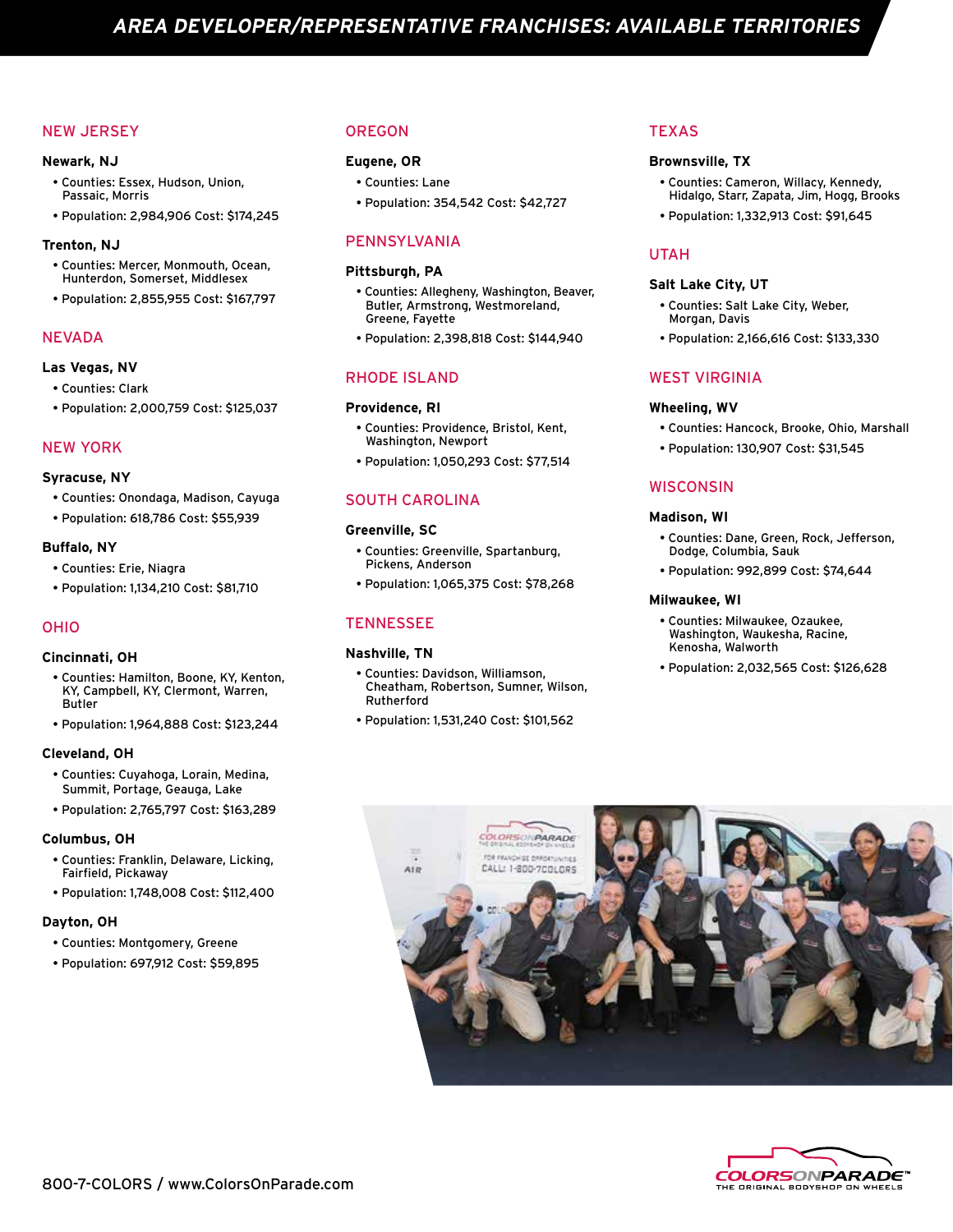# **AREA DEVELOPER/REPRESENTATIVE FRANCHISES: INVESTMENT**

# COLORS ON PARADE AREA DEVELOPER AVERAGE ANNUAL GROSS REVENUE FOR YEAR

| Area Developer Franchisees Operating More Than 3 Years                      | \$593.872 |
|-----------------------------------------------------------------------------|-----------|
| Area Developer Franchisees Operating More Than 1 Year But Less Than 3 Years | \$186,948 |

# 2012 AVERAGE EXPENSE INFORMATION (% OF GROSS REVENUE)

| <b>Royalty on Gross Sales</b>         | 7%               |
|---------------------------------------|------------------|
| <b>Billing and Collections Fee</b>    | $1.6\% - 2\%$    |
| <b>Advertising Fund Fee</b>           | $1\%$            |
| <b>Business and Vehicle Insurance</b> | .75% - 2.4%      |
| Cost of Supplies                      | 6% - 8%          |
| <b>Fuel Costs</b>                     | $1.9\% - 6.6\%$  |
| <b>Other Expenses</b>                 | $2.1\% - 11.5\%$ |
| <b>Employee Wages</b>                 | 7.9% - 13.7%     |
| Van/Operating Unit                    | $1.3\% - 4.5\%$  |

# ESTIMATED INITIAL AREA DEVELOPMENT FRANCHISE INVESTMENT

| <b>Franchise Fee</b>                  | \$25,000 (two-week initial training and onsite sales assistance included)<br>\$28,125 - \$525,010 (5% of territory population) |  |
|---------------------------------------|--------------------------------------------------------------------------------------------------------------------------------|--|
| <b>Territory Fee</b>                  |                                                                                                                                |  |
| White Cargo Van or Truck              | \$5,000 - \$24,000                                                                                                             |  |
| Equipment Set-up                      | \$4,000 - \$13,5000                                                                                                            |  |
| <b>Travel and Living Expenses</b>     | $$3,000 - $7,500$                                                                                                              |  |
| <b>Business and Vehicle Insurance</b> | $$525 - $4000$                                                                                                                 |  |
| Laptop and QuickBooks Program         | \$800 - \$2,000                                                                                                                |  |
| Misc. Opening Expenses                | $$3,000 - $6,000$                                                                                                              |  |
| <b>Additional Funds</b>               | \$15,000 - \$45,000                                                                                                            |  |

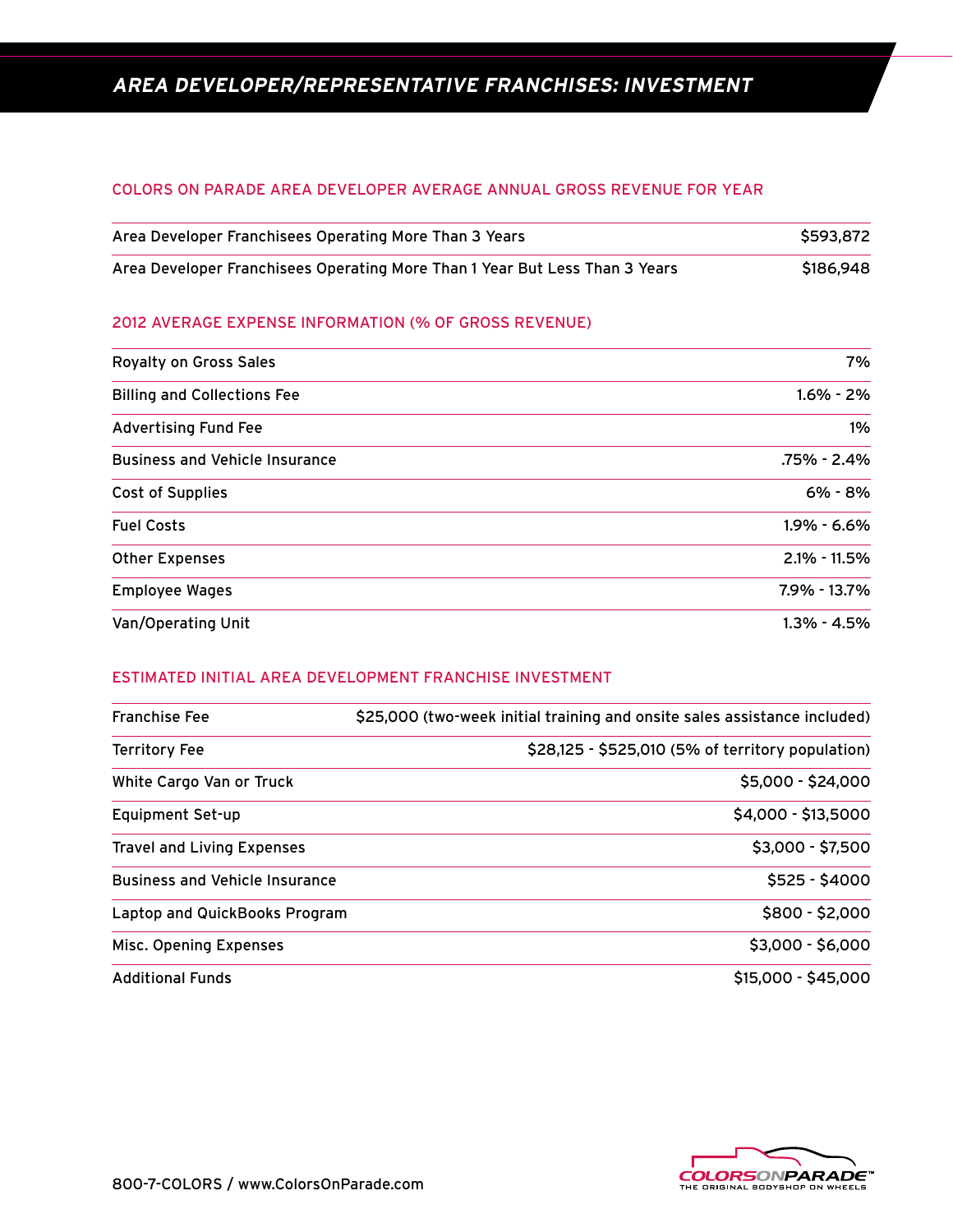# **AREA DEVELOPER/REPRESENTATIVE FRANCHISES**

Strong management and leadership skills, along with an understanding of business planning, financial forecasting, marketing, and sales, are the necessary qualities of a Colors on Parade Area Developer. If you are ready to start building your future with a proven franchise system, Colors on Parade is the opportunity you've been searching for.

In opening your designated marketing area (DMA), you work to establish a client base and recruit Operator Franchisees to service the accounts. As the liaison between the corporate office and the local Operator Franchisees, you are charged with supporting the Operator Franchisees in the following areas:

- Communication
- Technical and marketing support
- Business Planning
- Regulatory and safety compliance

YOU WILL RECEIVE TRAINING TO HANDLE ALL THESE DUTIES AND MORE.

The corporate staff will support you in building your business by:

- Communicating with you regularly
- Bringing you together with other Area Developers twice a year
- Keeping you informed of new developments, products, and techniques
- Providing you with phone, e-mail and online support
- Delivering a national marketing program
- Serving as a billing and collections agency

With our proprietary technology, premier products, and superior training, all backed by a nationally known brand, it's easy to see why Colors on Parade has secured market dominance in many of the locations where we operate.







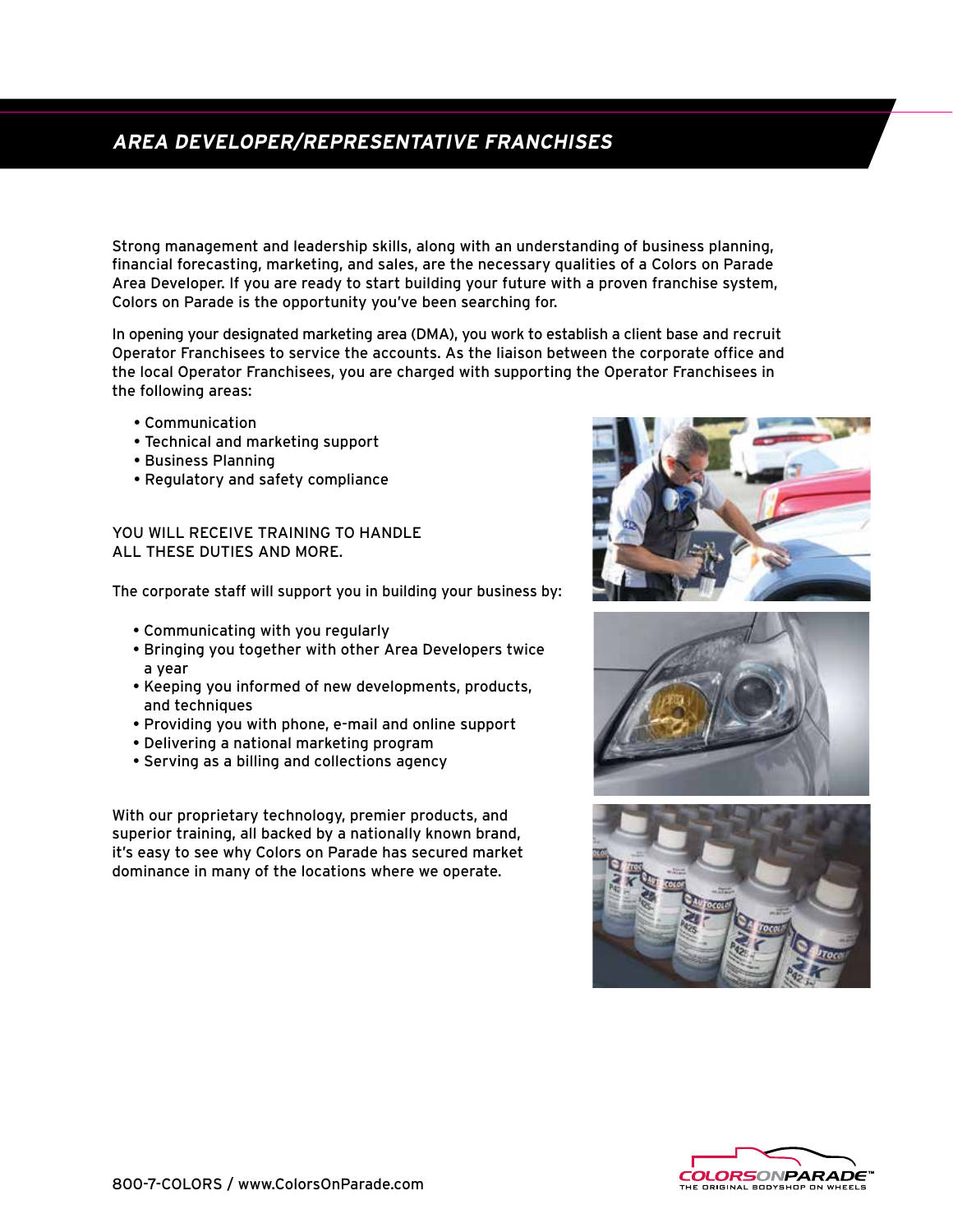# **OPERATOR FRANCHISES: INVESTMENT - PAINT REPAIR**

# COLORS ON PARADE FRANCHISEE AVERAGE ANNUAL GROSS REVENUE FOR 2012

| Franchisees Operating More Than 3 Years                      | \$122,048          |
|--------------------------------------------------------------|--------------------|
| Franchisees Operating More Than 1 Year But Less Than 3 Years | \$88,399           |
| <b>AVERAGE EXPENSE INFORMATION (% OF GROSS REVENUE)</b>      |                    |
| <b>Royalty on Gross Sales</b>                                | 30%                |
| <b>Business and Vehicle Insurance</b>                        | 1.5%               |
| <b>Cost of Supplies</b>                                      | 6% - 8%            |
| <b>Fuel Costs</b>                                            | 3.8%               |
| <b>Other Expenses</b>                                        | 3.77%              |
| <b>ESTIMATED INITIAL OPERATOR FRANCHISE INVESTMENT</b>       |                    |
| <b>Franchise Fee</b>                                         | \$5,000            |
| <b>Training Fee</b>                                          | \$0                |
| White Panel Cargo Van or Truck                               | \$5,000 - \$24,000 |
| <b>Equipment Setup</b>                                       | \$12,500           |
| <b>Travel and Living Expenses</b>                            | $$1,500 - $6,000$  |
| <b>Business and Vehicle Insurance</b>                        | $$750 - $6,000$    |
| Laptop and QuickBooks Program                                | $$800 - $2,000$    |

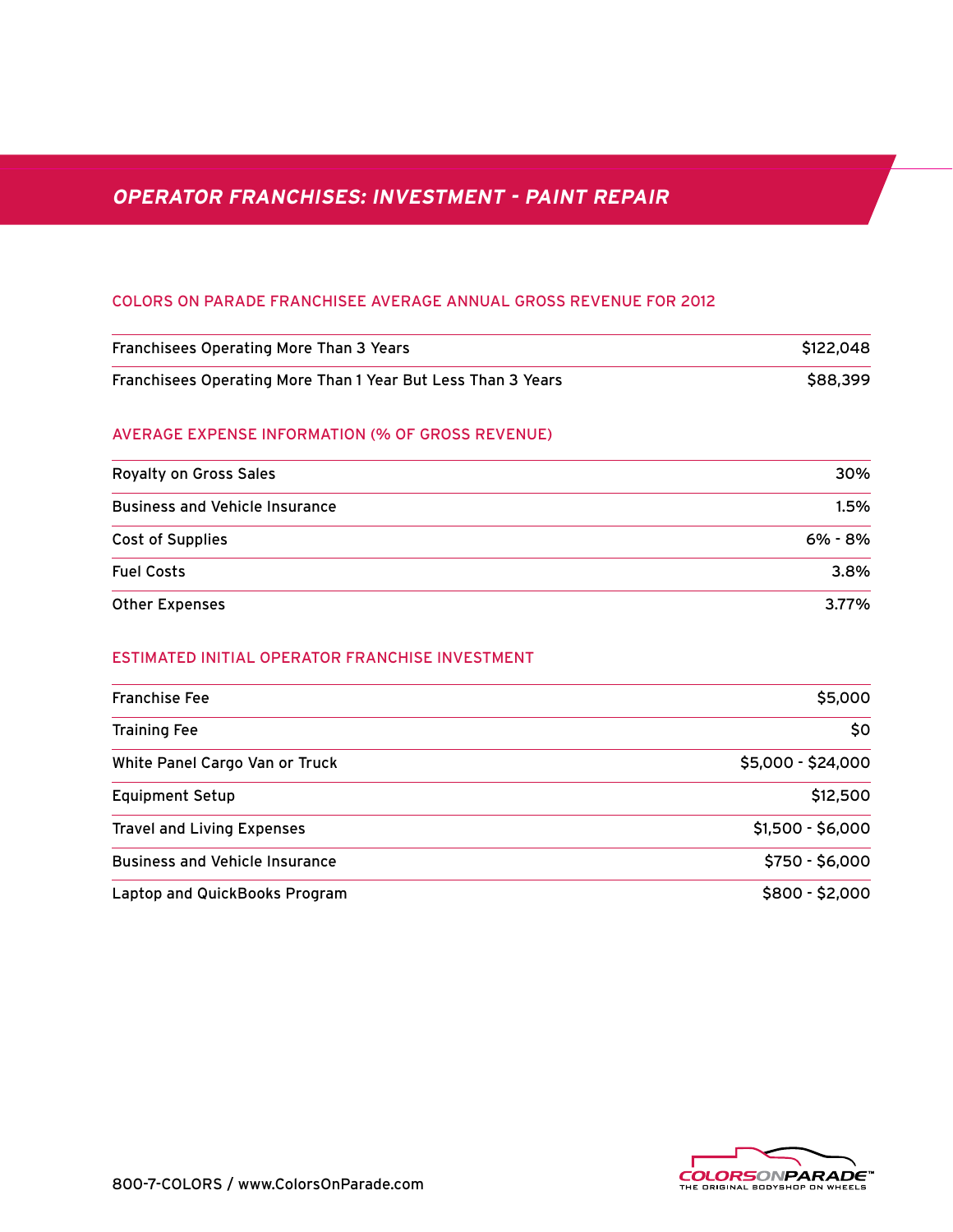# **OPERATOR FRANCHISES: SPECIALTY AREAS**

# **Become an Expert in One or More of These Specialties**

# PAINT REPAIR

Our most popular service. You will use our proprietary system to fix minor vehicle surface damage and duplicate the original factory finish.

# PAINTLESS DENT REPAIR (PDR)

Remove minor dents and dings that do not have paint damage. PDR requires specialized tools, thorough training, and intense practice.

# INTERIOR REPAIR

Restore vinyl, leather, plastic, and other interior surfaces. Proper tinting and blending techniques are required for repairs. Choose to specialize in interior repair or select it as an additional specialty.

The corporate research and development team is constantly evaluating new products and techniques. Colors on Parade Operator Franchisees provide additional services such as headlight restoration, wheel refinishing, clear coat scratch repair and paint touch-up. Diversification is a valuable option if you are interested in building or expanding your business in the future.